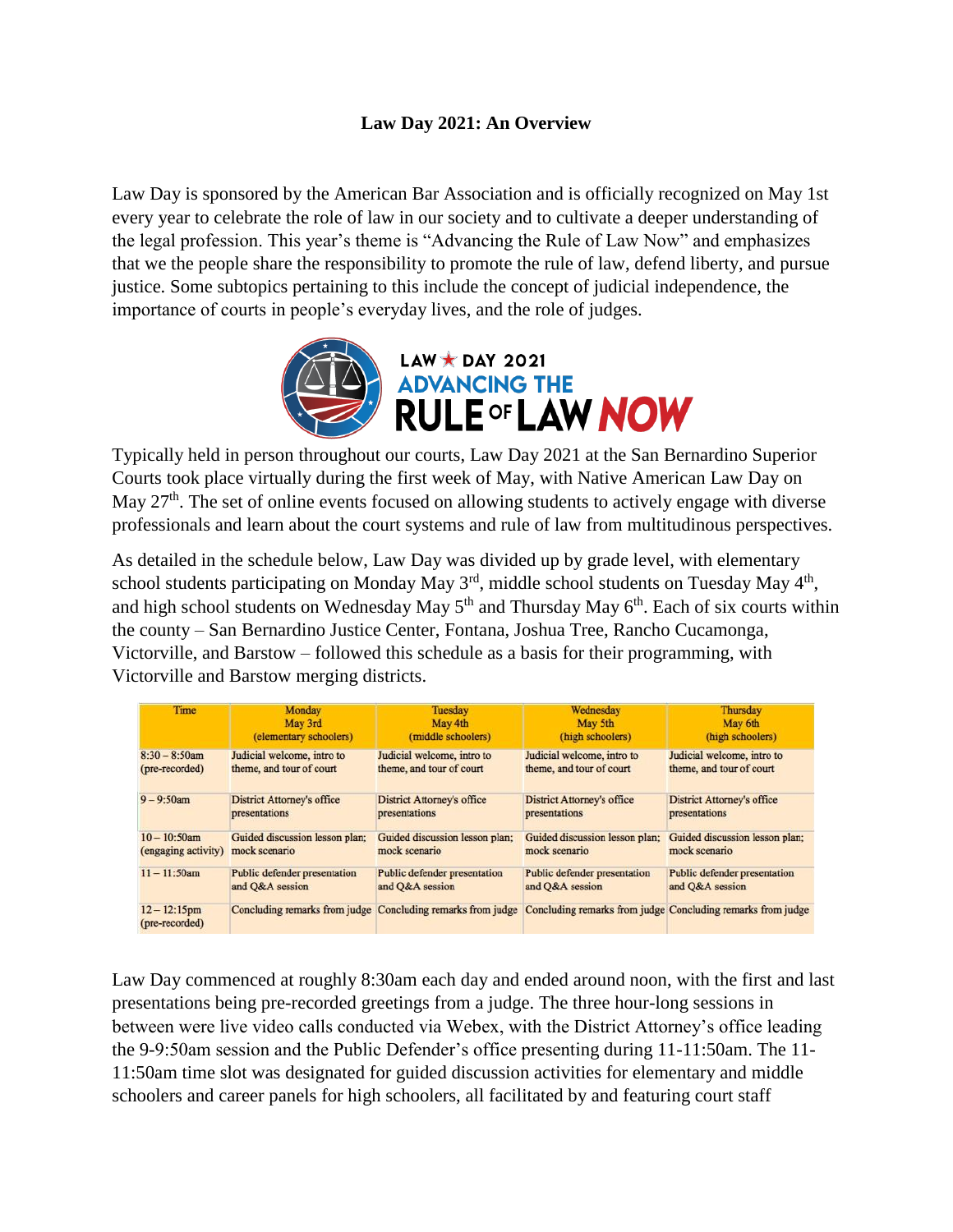members. In total, 30 classes of students from grades 3-12 participated in the first week of May's Law Day.



Despite a few technological hiccups that accompanied the first year of transitioning these events into a virtual format, the programs were well received, with students of all ages actively participating, asking questions, and several "raving about their experience" to teachers who even emailed coordinators back to further connect with presenters for future collaboration opportunities with their schools.



Native American Law Day was hosted virtually at San Manuel Tribal Court on Thursday, May 27<sup>th</sup> from 10am-noon, where Judge Wiseman and clerk Crystal Porras presented to 2 high school classes. Through a virtual tour of the court, video clips from Judge Wiseman's lectures about sovereignty, a Kahoot! quiz, and a compare/contrast discussion with Judge Alexander on tribal courts vs. conventional courts, students were able to comprehensively learn about Native American sovereignty and tribal courts.